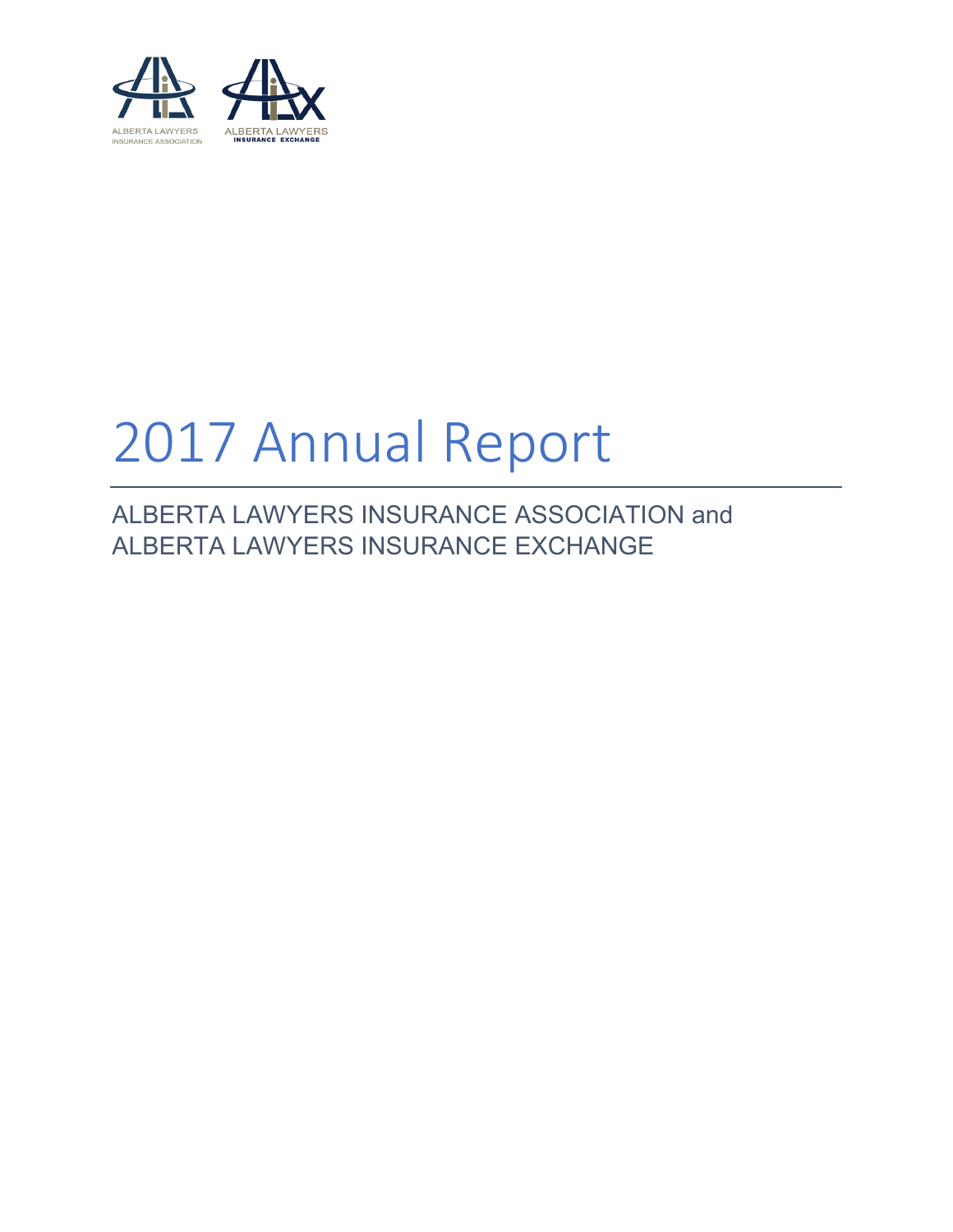

## **Table of Contents**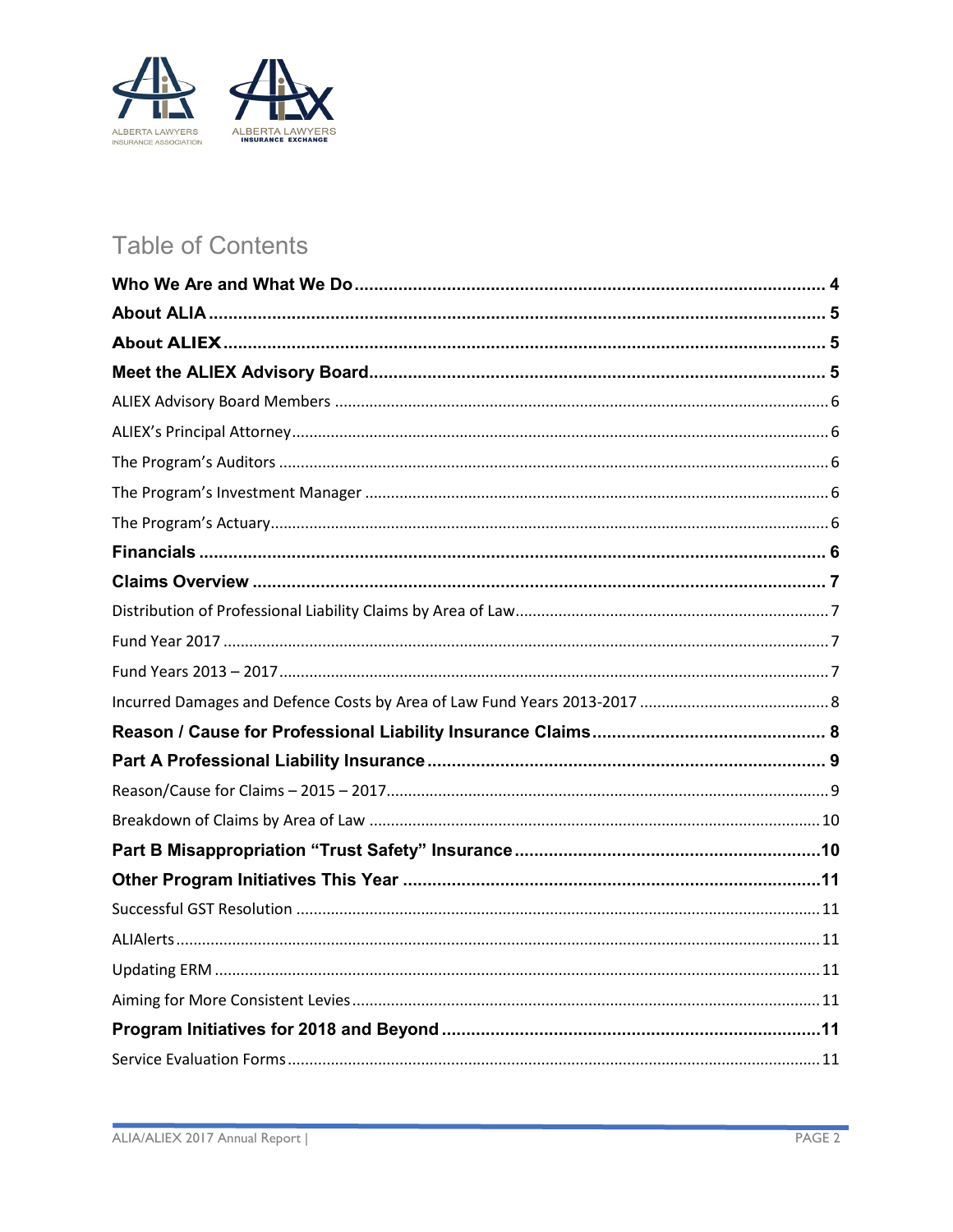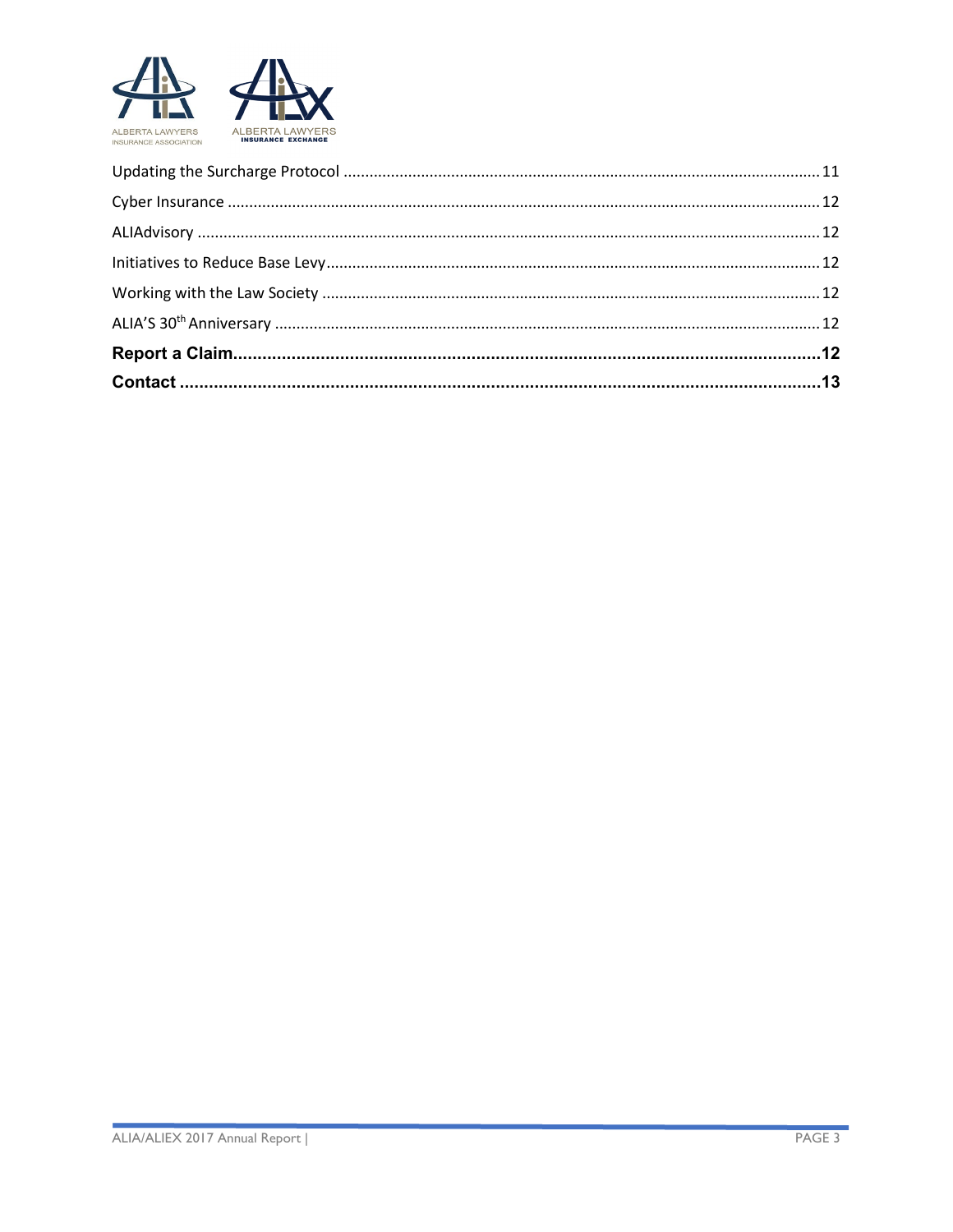

## <span id="page-3-0"></span>**Who We Are and What We Do**

The indemnity program ("the Program"), managed by ALIA (a subsidiary of the Law Society of Alberta), provides protection to Alberta lawyers in private practice and compensation to persons who have suffered financial losses due to certain actions of those insured lawyers.

The Program is mandated by Alberta's *Legal Profession Act*, which requires the establishment and maintenance of a mandatory indemnity program for lawyers in private practice. The Program addresses financial losses resulting from negligence or theft by the approximately 6,600 Alberta lawyers in private practice $^{\rm 1}.$  $^{\rm 1}.$  $^{\rm 1}.$ 

The goals of the Program are to:

- a) help lawyers avoid and reduce claims;
- b) resolve claims in a fair and reasonable manner; and
- c) operate the Program in a reasonably cost-effective way.

For claims arising subsequent to July 1, 2014, the first \$500,000 of each occurrence is paid by ALIA and amounts in excess of \$500,000 are paid by ALIEX, subject to individual lawyer's \$5,000 deductible.



The lawyers who participate in the Program fund it through their annual levies. As the Program operates on a non-profit basis, every dollar collected by the Program is used for its operations, which includes:

- risk management / loss prevention activities;
- claim specific repair costs, where applicable;
- professional defence costs;
- payment of compensation claims to victims who have suffered financial losses due to the actions of insured Alberta lawyers;
- purchasing reinsurance;
- maintaining an appropriate surplus to address expected future claims; and
- other day-to-day operations.

 $\overline{\phantom{a}}$ 

<span id="page-3-1"></span><sup>&</sup>lt;sup>1</sup> In Alberta, the approximately 3,000 lawyers who work in-house or for the government are not part of the Program.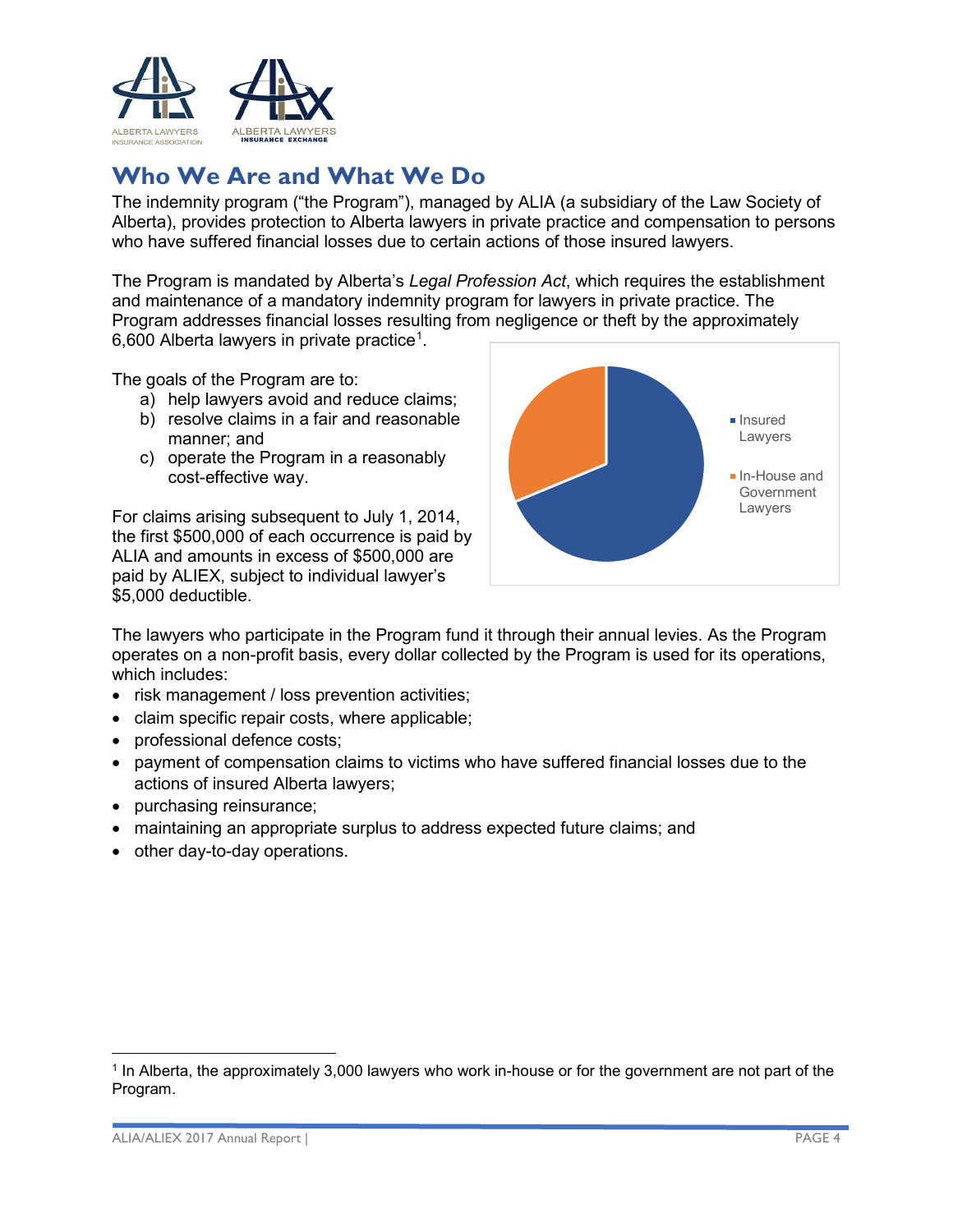

## <span id="page-4-0"></span>**About ALIA**

Established in 1988, ALIA is the member-funded, non-profit corporation that operates the Program. This includes receiving and examining all claims, resolving claims by providing compensation when appropriate, and retaining external lawyers to litigate claims, when required. ALIA also acts as the Principal Attorney of ALIEX. Although ALIA is a wholly-owned subsidiary corporation of the Law Society, its financial operations are actually larger than those of the Law Society.

Each of the approximately 6,600 lawyers in private practice in Alberta must purchase a base level of professional liability and misappropriation coverage through ALIA. ALIA's Board of Directors is comprised of four *ex officio* directors who are responsible for overseeing those operations of the Program that have not been transferred to the ALIEX Advisory Board.

## <span id="page-4-1"></span>**About ALIEX**

ALIEX is a reciprocal insurance exchange licensed and regulated by Alberta's Superintendent of Insurance under the *Insurance Act* (Alberta) in the same manner as a commercial insurance company. It was formed on June 1, 2014 by an agreement between ALIA, the Law Society, and the Law Society's members.

In addition to writing the professional liability insurance policy administered by ALIA, ALIEX also writes the "trust safety" or misappropriation insurance that now compensates victims who previously made claims against the Law Society's Assurance Fund. ALIEX retains ALIA to administer all claims against insured Alberta lawyers. Although ALIEX has no employees (it operates through ALIA), it has its own board of directors who have significant experience in the insurance industry, the legal profession, governance and finance. In accordance with the direction of Alberta's Superintendent of Insurance, ALIEX's Board conducts itself as if it were a corporate board.

## <span id="page-4-2"></span>**Meet the [ALIEX Advisory Board](https://www.lawsociety.ab.ca/lawyers-and-students/alberta-lawyers-insurance-association/aliex-advisory-board/)**

The ALIEX Advisory Board ("the Board") is comprised of nine Directors, each serving terms of up to three years with the option for reappointment. Each of the Directors is appointed by the Benchers and the Board reports to the Benchers, through the Board's Chair.

The Board is responsible for ensuring that ALIEX operates in accordance with the Rules of the Law Society, the ALIEX Subscribers Agreement, the policies of the Alberta Superintendent of Insurance and all other relevant governing documents and policies. The Board is also responsible for compliance with the requirements of the *Insurance Act* (Alberta) and all other applicable legislation.

The Board oversees the professional liability and misappropriation insurance program and provides financial oversight for the insurance program, including approval of ALIEX's budget and financial statements, and supervises the management, administration and investments of the finds of both ALIA and ALIEX (collectively, "the Program").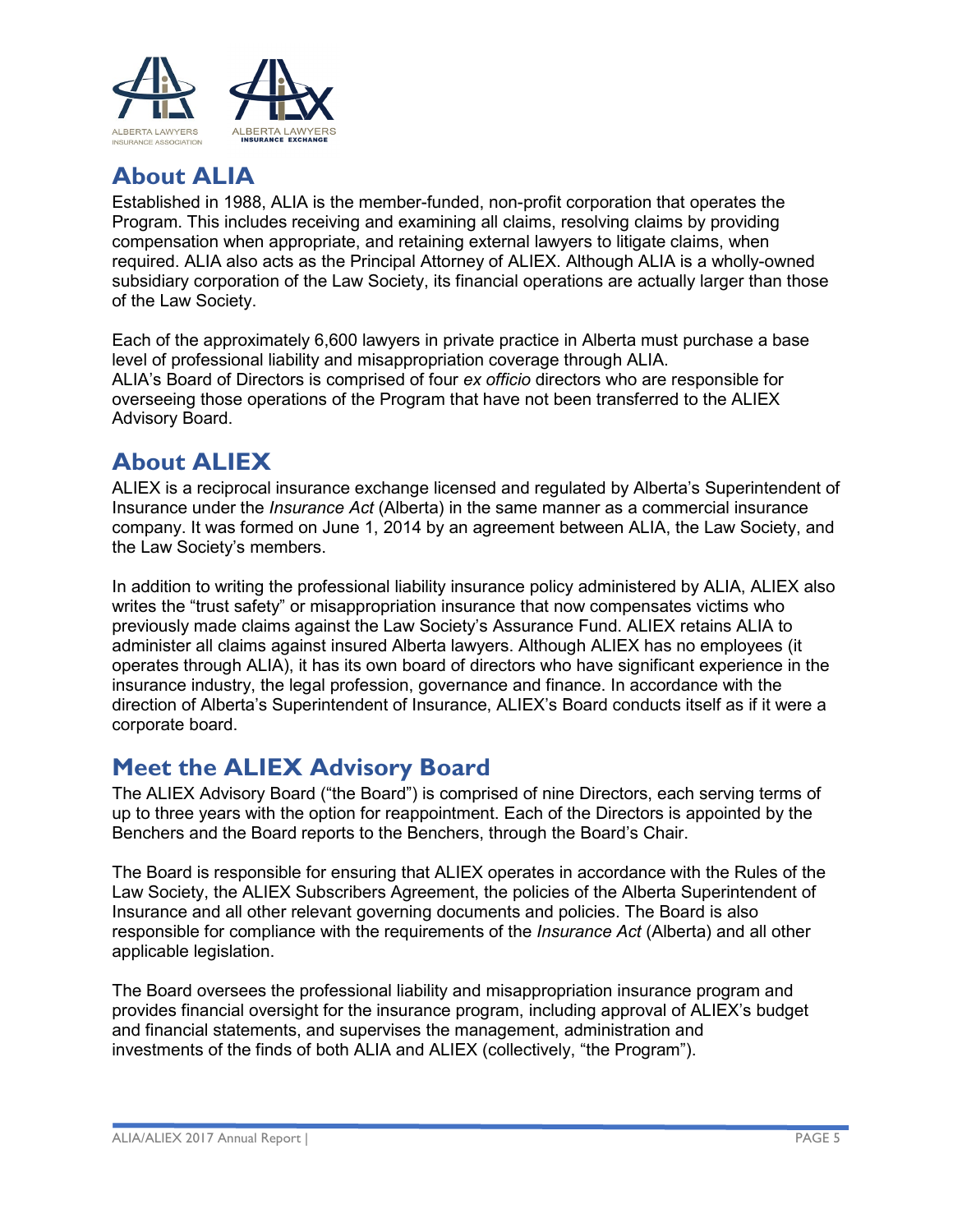

Further, the Board reviews the draft budget and financial statements of ALIA and makes recommendations for approval to the ALIA Board of Directors, as well as undertaking certain governance functions on behalf of ALIA.

#### <span id="page-5-0"></span>**ALIEX Advisory Board Members**

- Steve Raby, QC, Chair
- Larry Ohlhauser, MD, Vice-Chair
- Nancy Dilts, Director
- Carsten Jensen, Director
- Anne Kirker, Director
- Doug McKenzie, Director
- Dale Spackman, QC, Corporate Secretary
- Kathleen Waters, Director
- Don Thompson, QC, Chief Executive Officer

<span id="page-5-1"></span>**ALIEX's Principal Attorney**

ALIA acting through David Weyant, QC

<span id="page-5-2"></span>**The Program's Auditors**  PricewaterhouseCoopers

<span id="page-5-3"></span>**The Program's Investment Manager**

Mawer Investment Management Ltd.

#### <span id="page-5-4"></span>**The Program's Actuary**

Nicolas Beaudoin, Willis Towers Watson

## <span id="page-5-5"></span>**Financials**

By a Management Arrangement between ALIA and the Law Society, the Law Society's management is responsible for the preparation and fair presentation of annual financial statements on behalf of the Program in accordance with Canadian accounting standards for notfor-profit organizations.

To assist management in fulfilling its responsibilities, internal controls are in place to provide reasonable assurance that the financial statements are accurate and reliable. The financial statements are then approved by the Board. The Board and the ALIA's board of directors appoint external auditors each year to audit the financial records and internal controls of the Program and to express an opinion as to the fair presentation of the financial statements in accordance with the relevant accounting standards.

The Program's 2017 Financial Statements, as well as past statements are on ALIA's [website.](https://www.lawsociety.ab.ca/lawyers-and-students/alberta-lawyers-insurance-association/financial-reports/)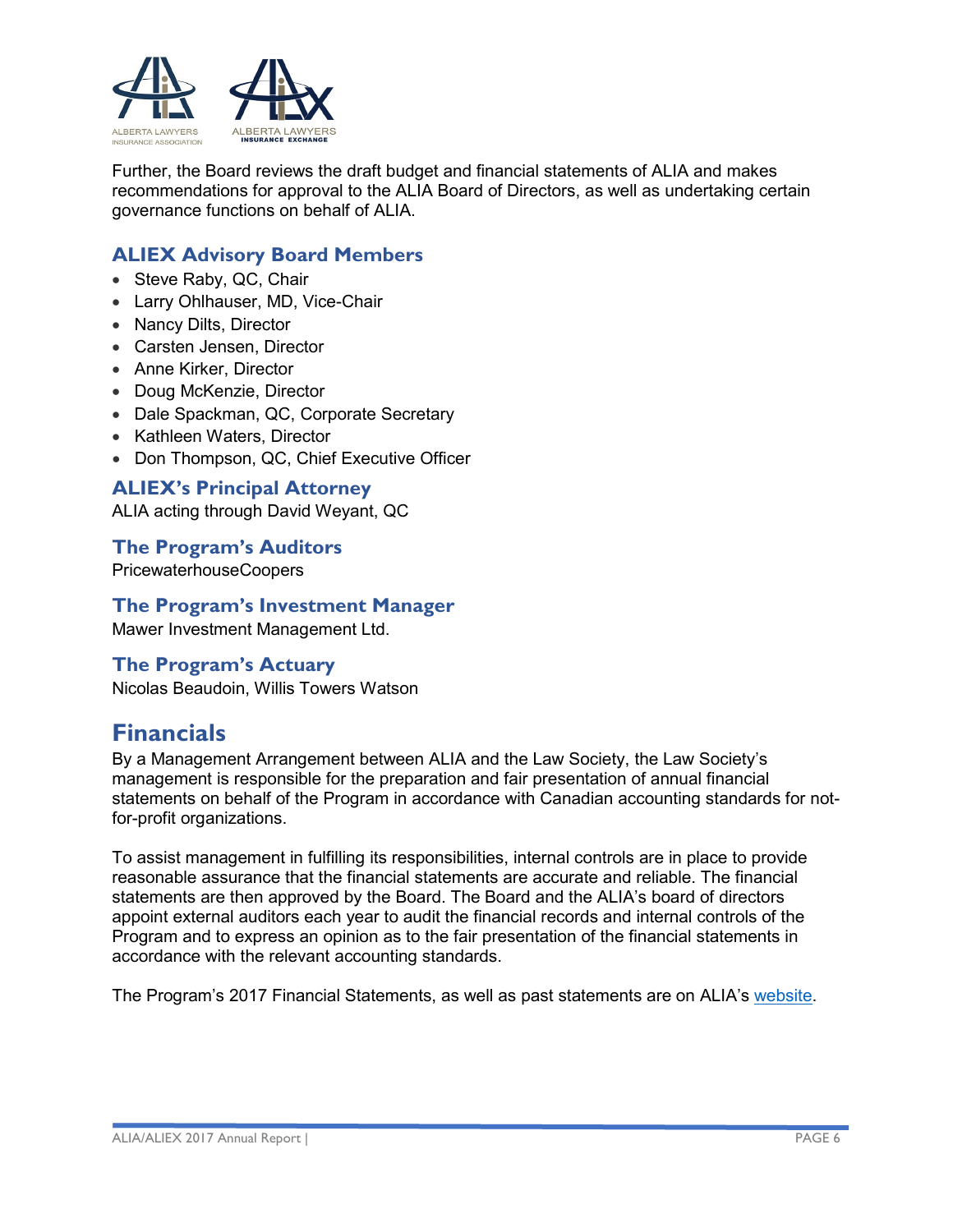

## <span id="page-6-0"></span>**Claims Overview[2](#page-6-4)**

The Program covers errors in the negligent rendering of professional services by an insured lawyer ("Part A") and misappropriation by an insured lawyer ("Part B"), subject to the terms of the insurance policy.

The number of total claims incurred by insured Alberta lawyers continues to rise. In 2017 this was driven by an increase in the number of Part A (negligence) claims that rose from 723 to 733. There were also 35 Part B insurance claims (misappropriation).



## <span id="page-6-2"></span><span id="page-6-1"></span>**Distribution of Professional Liability Claims by Area of Law Fund Year 2017**



## <span id="page-6-3"></span>**Fund Years 2013 – 2017**



<span id="page-6-4"></span>l <sup>2</sup> Numbers are based on Fund Year – July 1, 2016 to June 30, 2017.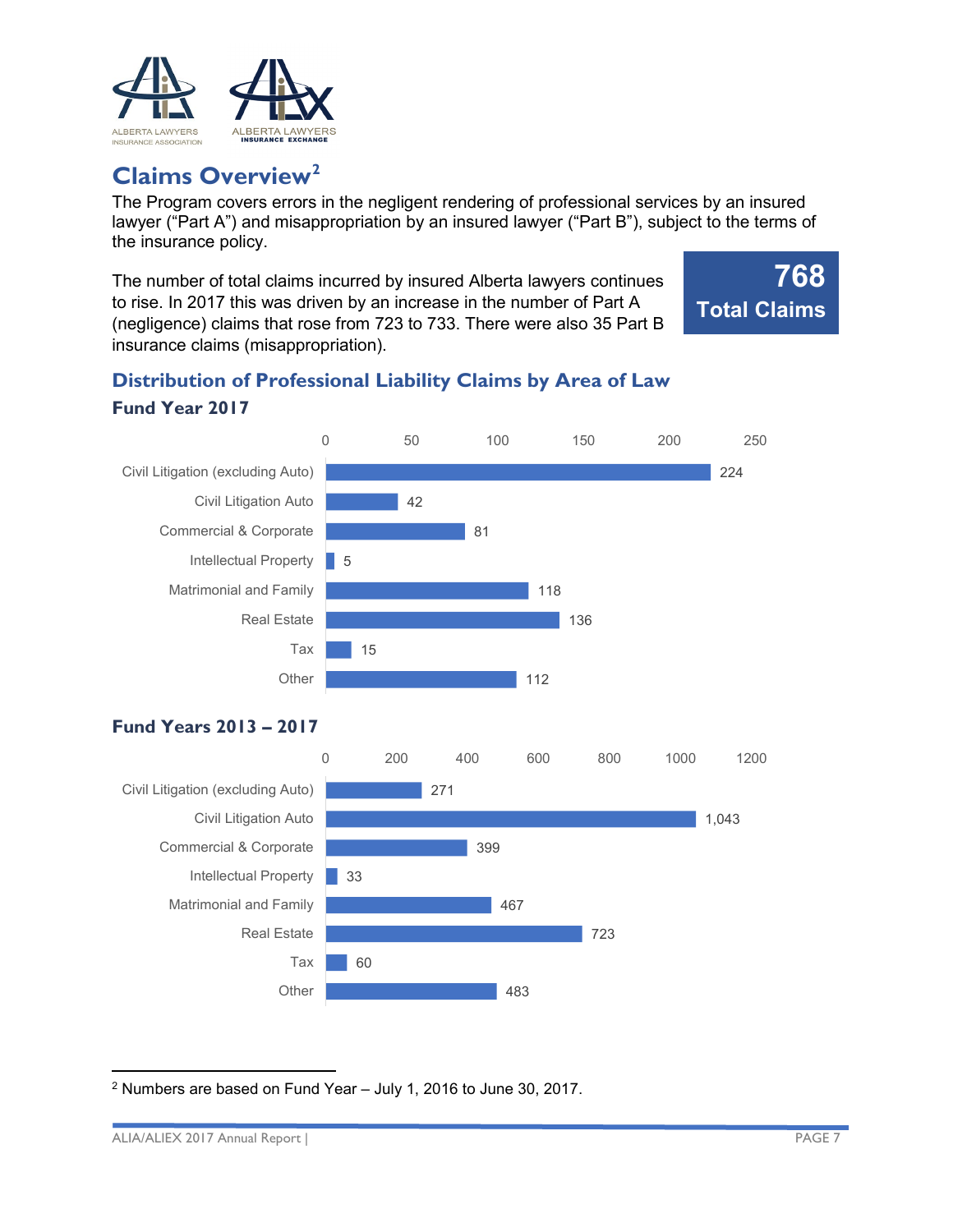

The total paid out by the Program this year for professional liability claims was \$20,097,999, a decrease from the 22,904,205 paid out in 2016. The incurred losses on misappropriation claims decreased by 63%, from \$208,931 in 2016 to \$76,543 in 2017.

**\$20,097,999 Total claims paid out in 2017**

#### <span id="page-7-0"></span>**Incurred Damages and Defence Costs by Area of Law Fund Years 2013-2017**



## <span id="page-7-1"></span>**Reason / Cause for Professional Liability Insurance Claims**

Because the Program operates on a not-for-profit basis, there is a direct connection between the amount the Program pays out to defend insured lawyers and satisfy claims against them, and the total amount of the levy assessed on insured lawyers**.**

ALIA is committed to helping lawyers reduce the number of claims that impact the levy charged each year to insured lawyers and to avoid the need for clients to make claims against their lawyer's insurance. Accordingly, one of the goals of the Program is enhanced loss prevention in various ways, including highlighting the avoidable causes of insurance claims.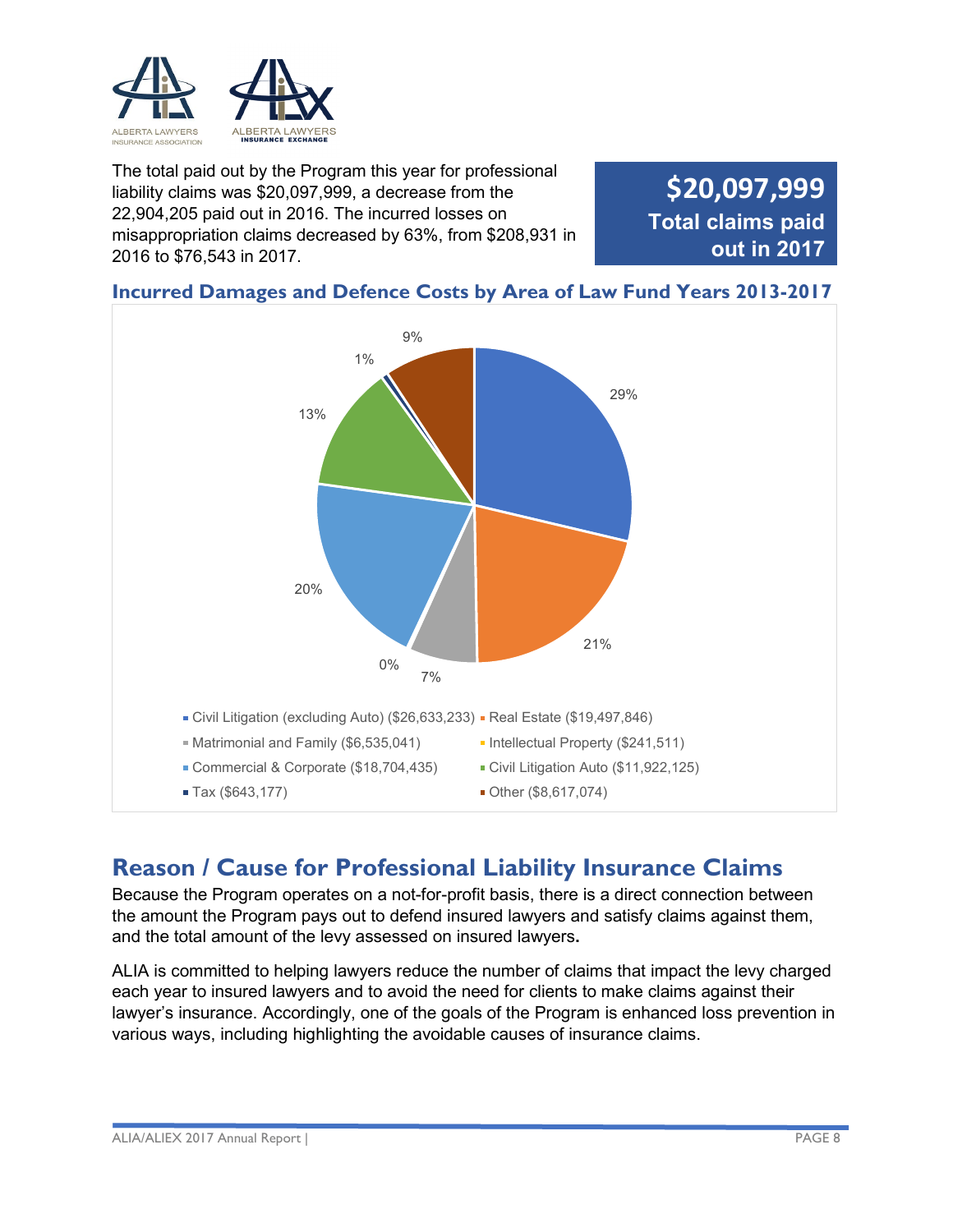

The primary reasons for professional liability claims are related to communications (failure to follow client instructions), practice management (clerical errors) and failure to advance an action in a timely manner, resulting in actions being struck pursuant to rules 4.31 and 4.33 of the Alberta Rules of Court.

## **65% of claims**

**Due to Communications or Practice Management**

The causes behind these issues can often be easily addressed, and the lawyers involved could avoid these costly claims. To learn more about dealing with files in a timely manner, visit [Dismissal for Long Delay and Prejudice.](https://www.lawsociety.ab.ca/resource-centre/key-resources/insurance-resources-aliadvisories/dismissal-for-long-delay-and-prejudice/)

Lawyers can also use LSA resources, such as [Practice Advisors,](https://www.lawsociety.ab.ca/lawyers-and-students/practice-advisors/) to learn more about how to establish processes to address administrative, procedural and system issues.

## <span id="page-8-0"></span>**Part A Professional Liability Insurance**

Lawyers are human and, from time to time, make mistakes. Some of those mistakes result in their client suffering a financial loss. One of the primary reasons the Program exists is to compensate the client or other member of the public for such a loss.

#### <span id="page-8-1"></span>**Reason/Cause for Claims – 2015 – 2017**

| <b>Reason/Cause for each claim</b> (example in brackets)     |     | 2017 2016 2015 |     |
|--------------------------------------------------------------|-----|----------------|-----|
| <b>Communication</b> (failure to follow client instructions) | 33% | 36%            | 38% |
| System/Procedures/Administrative (clerical errors)           | 32% | 30%            | 35% |
| Law (failure to know or apply the law)                       | 15% | 18%            | 14% |
| <b>Conflict</b> (issues involving client representation)     | 12% | 9%             | 5%  |
| Delegation/Supervision (inadequate oversight of legal team)  | 3%  | 3%             | 5%  |
| <b>Investment Schemes</b>                                    | 0%  | 0%             | 0%  |
| <b>Mortgage Fraud</b>                                        | 0%  | 0%             | 1%  |
| Fee dispute                                                  | 4%  | 3%             | 1%  |
| Fraud by client/other party dispute                          | 1%  | $1\%$          | 1%  |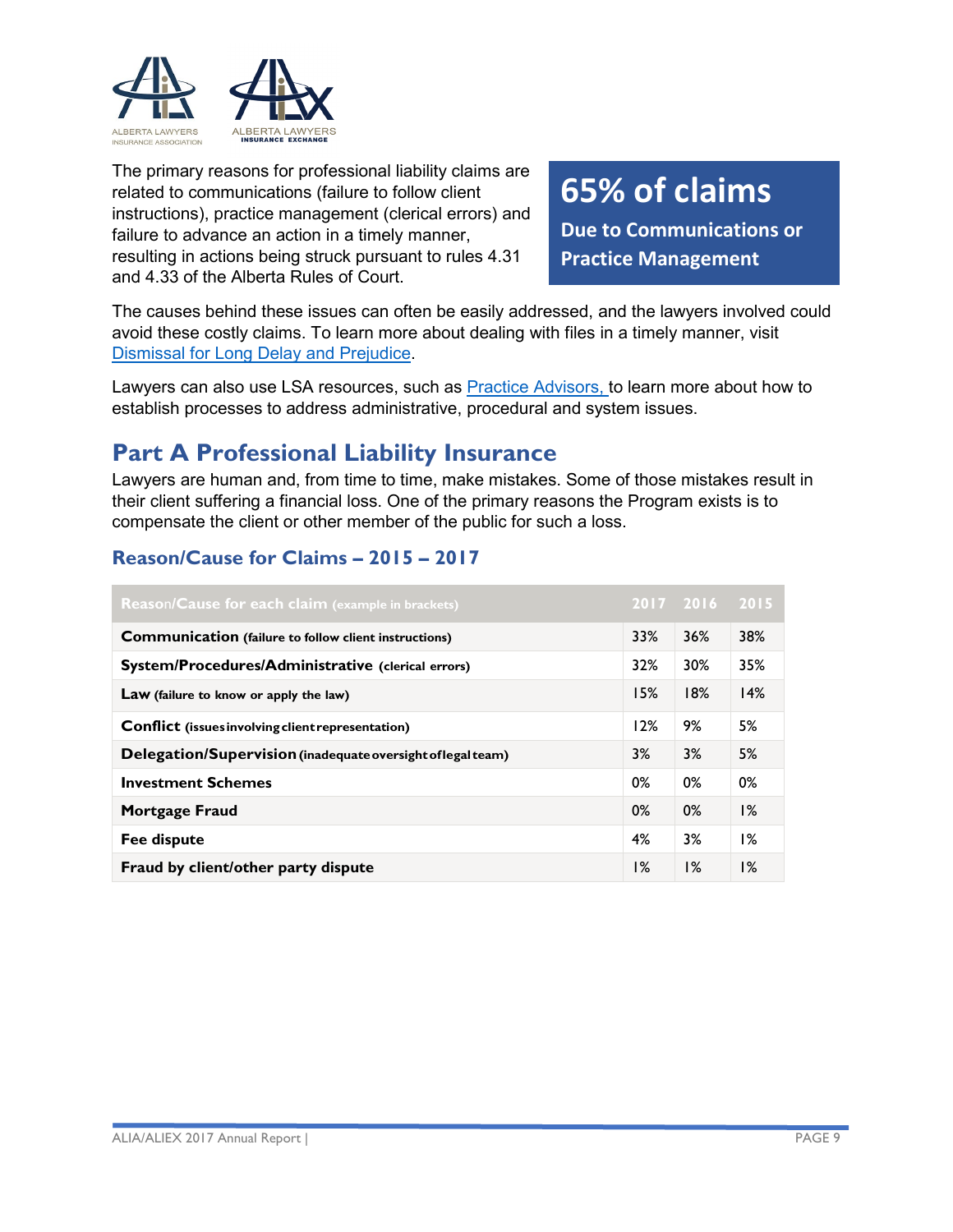

## <span id="page-9-0"></span>**Breakdown of Claims by Area of Law**

| <b>Fund</b><br>Year | Real<br><b>Estate</b> | <b>Civil</b><br><b>Litigation</b> | & Family | Matrimonial Commercial<br>& Corporate | Tax            | Intellectual<br><b>Property</b> | <b>Other</b> |
|---------------------|-----------------------|-----------------------------------|----------|---------------------------------------|----------------|---------------------------------|--------------|
| 2008                | 269                   | 259                               | 65       | 100                                   | 6              | 13                              | 63           |
| 2009                | 353                   | 305                               | 56       | 105                                   | 12             | 7                               | 77           |
| 2010                | 336                   | 292                               | 99       | 112                                   | $\overline{7}$ | $\overline{\mathbf{4}}$         | 103          |
| 2011                | 204                   | 269                               | 84       | 110                                   | 16             | 9                               | 82           |
| 2012                | 231                   | 260                               | 96       | 2                                     | 10             | 6                               | 79           |
| 2013                | 124                   | 228                               | 75       | 86                                    | 3              | 8                               | 89           |
| 2014                | 166                   | 283                               | 90       | 87                                    | $\mathbf{H}$   | 3                               | 100          |
| 2015                | 154                   | 257                               | 88       | 59                                    | 12             | 7                               | 83           |
| 2016                | 143                   | 280                               | 96       | 86                                    | 9              | 10                              | 99           |
| 2017                | 136                   | 266                               | 118      | 8 <sub>1</sub>                        | 15             | 5                               | 112          |

## <span id="page-9-1"></span>**Part B Misappropriation "Trust Safety" Insurance**

**"Trust Safety Insurance" is not just for theft from trust accounts.** ALIA is frequently asked why lawyers who do not maintain trust accounts are still required to have "trust safety" insurance. The confusion arises because people assume that the word "trust" refers to *trust* accounts, whereas it actually refers to compensation for misappropriated money, securities or property *entrusted* to the lawyer (in the lawyer's capacity as a barrister or solicitor).

The fact that this insurance does not just address theft from trust accounts makes sense as the theft may arise by lawyers not actually putting the funds into a trust account.

A small number of lawyers breach their clients' trust and misappropriate money, securities or other property each year. The impact is felt by all lawyers because these actions cause damage to the profession's reputation. These actions also result in payments under the Program, which result in higher levies for all insured lawyers.

In 2017, the Program received 35 Trust Safety insurance claims against 15 lawyers.

From its inception in 2014 to December 2017, ALIA returned \$245,330 to 85 victims as a result of misappropriation insurance claims.<sup>[3](#page-9-2)</sup>

 $\overline{\phantom{a}}$ 

<span id="page-9-2"></span><sup>&</sup>lt;sup>3</sup> These numbers do not include any legacy claims and payments under the Law Society of Alberta's Assurance Fund.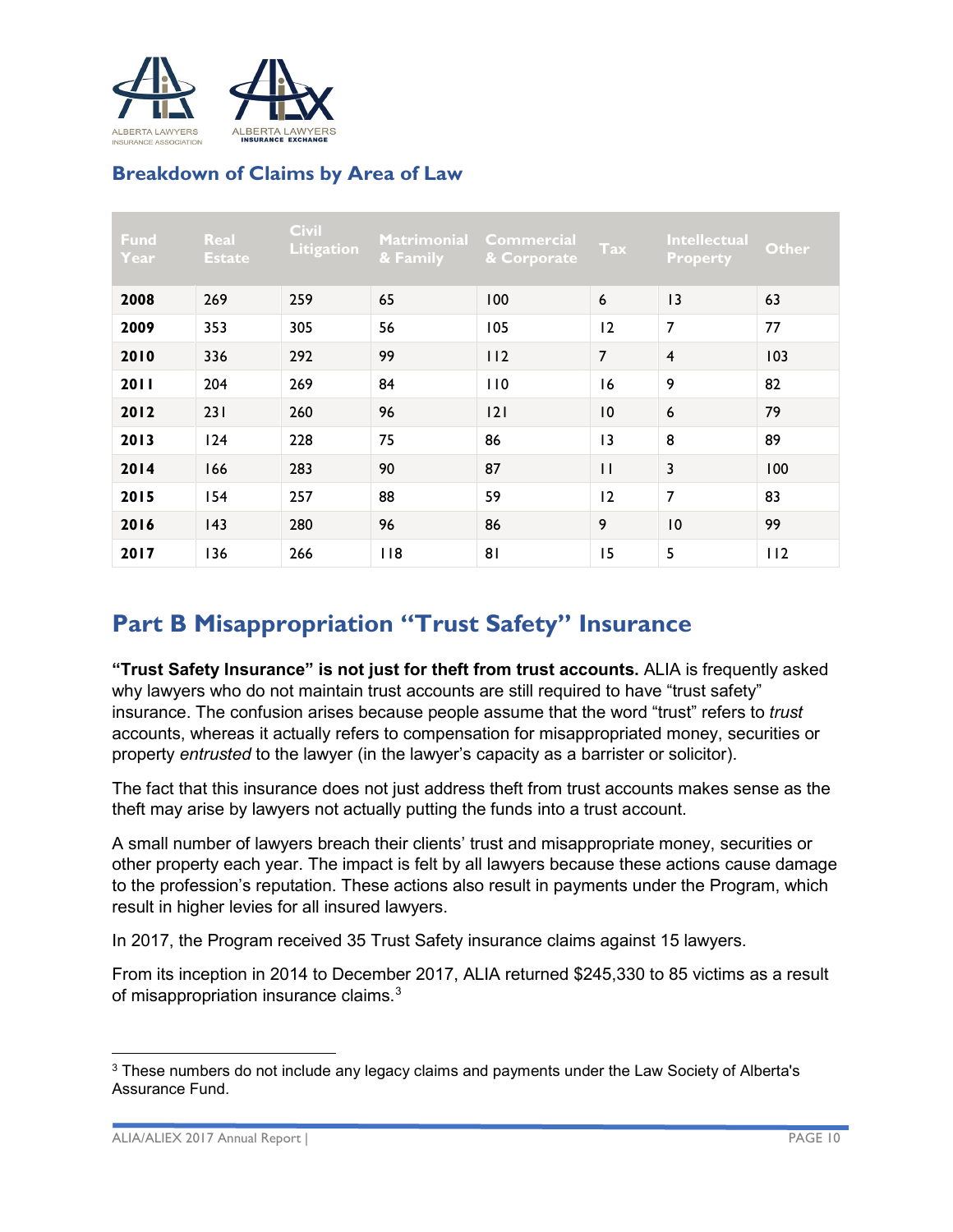

## <span id="page-10-0"></span>**Other Program Initiatives This Year**

#### <span id="page-10-1"></span>**Successful GST Resolution**

For a number of years, ALIA has challenged an interpretation from the Canada Revenue Agency ("CRA") respecting ALIA's GST status. In 2017, ALIA was successful in obtaining a beneficial resolution of its challenge, which will result in a full refund of approximately \$4 million to ALIA in 2018. ALIA used some of these funds to offset what would otherwise have been an increase in the levy that would have resulted from the increased claims against insured lawyers.

#### <span id="page-10-2"></span>**ALIAlerts**

ALIA has instituted notices, emailed to its members, called ALIAlerts.

ALIA uses its [ALIAlert](https://www.lawsociety.ab.ca/lawyers-and-students/fraud-and-loss-prevention/alialerts/) program to share tips and information to help lawyers identify, avoid and report schemes and scams targeting Alberta lawyers.



#### <span id="page-10-3"></span>**Updating ERM**

The program also has its own enterprise risk management (or ERM) policy to help guide the Board in its risk oversight role. This year, as one of the many governance and oversight actions taken by the Program, the Board reviewed that policy and updated the risks contained in it.

## <span id="page-10-4"></span>**Aiming for More Consistent Levies**

The Program adopted a surplus management tool that provides guidelines to help the Board determine an appropriate amount of surplus for the program to maintain and support consistency in setting the annual levy.

## <span id="page-10-5"></span>**Program Initiatives for 2018 and Beyond**

#### <span id="page-10-6"></span>**Service Evaluation Forms**

ALIA seeks to continually enhance the Program, making it better for all stakeholders. One important tool in this process is to receive feedback from those who interact with the Program.

ALIA welcomes all feedback, and specifically elicits feedback from lawyers who have been the subject of claims in the Program. In the coming year, ALIA will be rolling out a revised service evaluation form which should enhance the type of feedback received, and accordingly enhance the service provided by the Program.

#### <span id="page-10-7"></span>**Updating the Surcharge Protocol**

The current surcharge protocol has been largely unchanged for approximately 30 years. In 2018, ALIEX's Board will be reviewing the surcharge protocol with a view to shifting some of the costs of the Program to those insureds who have multiple paid claims for indemnity (as opposed to just defence costs, which has never been subject to surcharge in Alberta).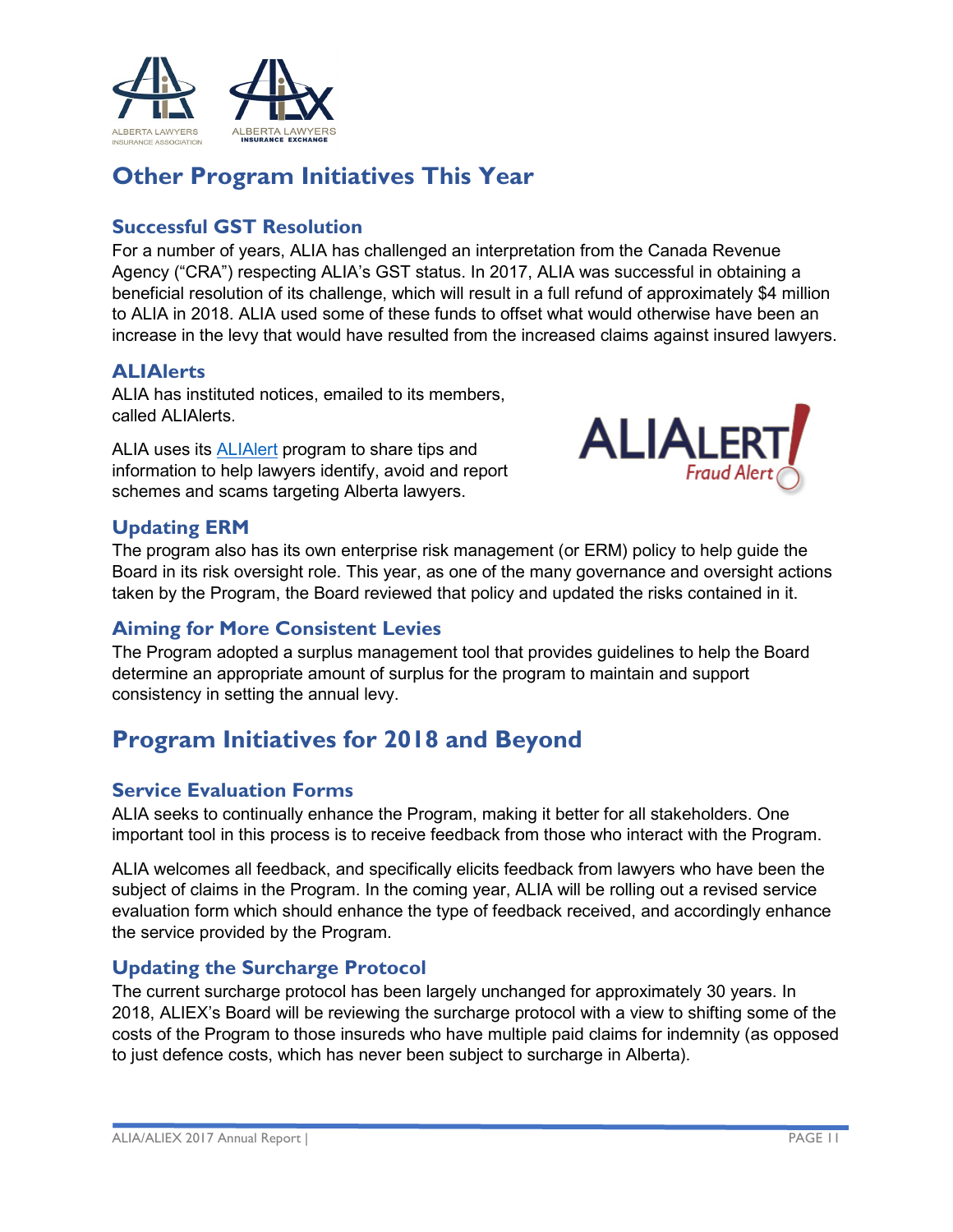

This will reduce the financial burden on those insured lawyers who have a clean claims record, or a single claim.

#### <span id="page-11-0"></span>**Cyber Insurance**

We will be rolling out communications on ways to make it easier for insured Alberta lawyers to purchase insurance in addition to basic mandatory coverage. Our first area of focus will be cybercrime and the need for lawyers to look at purchasing cyber insurance.

#### <span id="page-11-1"></span>**ALIAdvisory**

We will continue to seek to adopt cost-effective ways to enhance risk management and loss prevention. Our fraud alert service, ALIAlerts, will be augmented with other educational content under the banner of ALIAdvisory, designed to boost lawyers' awareness of the issues that lead to the most frequent and costly claims impacting the indemnity program.

#### <span id="page-11-2"></span>**Initiatives to Reduce Base Levy**

We are examining several other opportunities that, combined with proactive risk management actions on the part of participating lawyers, will help to offset the costs of claims.

In the coming years, we will be examining the opportunity of using transaction fees to lower the base levy, as has been successfully done in other jurisdictions.

#### <span id="page-11-3"></span>**Working with the Law Society**

Because claims drive the levy, ALIA and the Law Society are working to avoid or reduce claims in various ways, including:

- Offering online resources [\(Red Flags,](https://www.lawsociety.ab.ca/lawyers-and-students/fraud-and-loss-prevention/red-flags/) [Loss Prevention](https://www.lawsociety.ab.ca/lawyers-and-students/fraud-and-loss-prevention/loss-prevention/) and [Client ID & Verification\)](https://www.lawsociety.ab.ca/lawyers-and-students/fraud-and-loss-prevention/clinet-id-and-verification/) that will raise lawyers' awareness of fraud and provide tools to help them avoid scams. By using these resources and the support systems available, lawyers can reduce the risk of falling victim to fraud which will result in fewer claims and less money paid out each year. Ultimately, this may also reduce the levy.
- **Auditing** new law firms to ensure responsible practices are put in place.
- **Enhancing** our electronic trust transaction review capabilities and ongoing risk assessments to identify and address unacceptable practices.
- **Supporting** the Legal Education Society of Alberta and Alberta Lawyers' Assistance Society to help Alberta lawyers through educational and supportive resources.

#### <span id="page-11-4"></span>**ALIA'S 30th Anniversary**

Next year will be ALIA's 30th year of operation and, although we do not plan to have any major celebrations, we would like to acknowledge and thank everyone who has participated in ALIA over the years, including staff, Benchers, board members, defence counsel, and those lawyers who manage their practices with a view to avoiding claims.

## <span id="page-11-5"></span>**Report a Claim**

You can find instructions on how to report a claim on the [Law Society of Alberta website.](https://www.lawsociety.ab.ca/lawyers-and-students/alberta-lawyers-insurance-association/insurance-claims/)